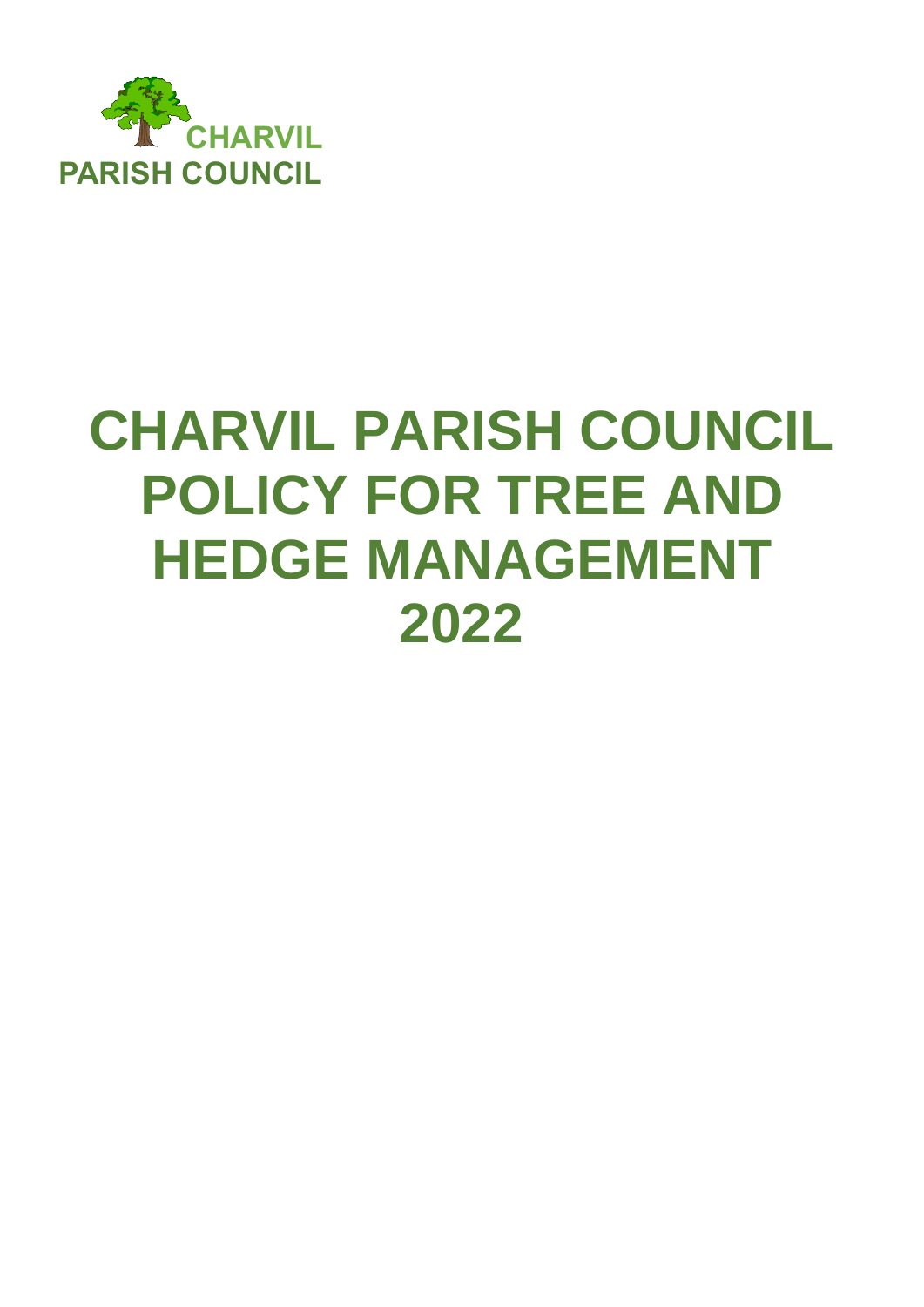| <b>Contents</b>                          | Page No.                                   |
|------------------------------------------|--------------------------------------------|
| Introduction                             | 2                                          |
| <b>Policy Scope</b>                      | $\overline{c}$                             |
| Legislation                              |                                            |
| <b>Inspection of Trees</b>               | $\begin{array}{c} 2 \\ 3 \\ 3 \end{array}$ |
| <b>Tree Maintenance</b>                  |                                            |
| <b>Woodland Management</b>               | $\overline{\mathbf{4}}$                    |
| <b>Public Access</b>                     | 5                                          |
| <b>Nature Conservation</b>               | 5                                          |
| <b>Publicising Tree Felling/Pruning</b>  | 5                                          |
| Dealing with Tree Care                   | 6                                          |
| <b>Obstructing/Overhanging Tree</b>      | 6                                          |
| <b>Branches</b>                          |                                            |
| <b>Boundary Encroachment</b>             | 6                                          |
| Shading and Loss of Light                | $\overline{7}$                             |
| Loss of View                             | $\overline{7}$                             |
| <b>Trees Affecting Reception</b>         | $\overline{7}$                             |
| (Television/Satellite/Solar Panels)      |                                            |
| Overhead Cables/Telephone Wires          | 8                                          |
| <b>General/Minor Nuisances</b>           | 8                                          |
| <b>Trees Considered Too Big/Too Tall</b> | 9                                          |
| <b>Personal Medical Complaint</b>        | 9                                          |
| Damage and Tree Roots                    | 9                                          |
| Damage To Walls and Fences               | 10                                         |
| Damage to Paths                          | 10                                         |
| Damage to Drains or Water Pipes          | 10                                         |
| Subsidence                               | 10                                         |
| Heave                                    | 11                                         |
| <b>Protected Trees</b>                   | 11                                         |
| <b>Hedge Management</b>                  | 11                                         |
| Other Factors constraining work to trees | 12                                         |
| <b>Birds</b>                             | 12                                         |
| <b>Bats</b>                              | 12                                         |
| <b>Restrictive Covenants</b>             | 12                                         |
| Vandalism and Damage to Council          | 12                                         |
| owned/managed Trees                      |                                            |
| <b>Biosecurity/Pest and Epidemic</b>     | 13                                         |
| Management                               |                                            |
| <b>Tree Pruning Techniques</b>           | 13                                         |
| <b>Crown Lifting</b>                     | 13                                         |
| <b>Crown Thinning</b>                    | 13                                         |
| <b>Crown Reduction</b>                   | 14                                         |
| Topping                                  | 14                                         |
| Pollarding                               | 15                                         |
| Dead Wooding or Crown Clean              | 15                                         |
| <b>Formative Pruning</b>                 | 15                                         |
| <b>Stump Grinding</b>                    | 15                                         |
| <b>New Tree Planting</b>                 | 15                                         |
| Commonly asked questions                 | 16                                         |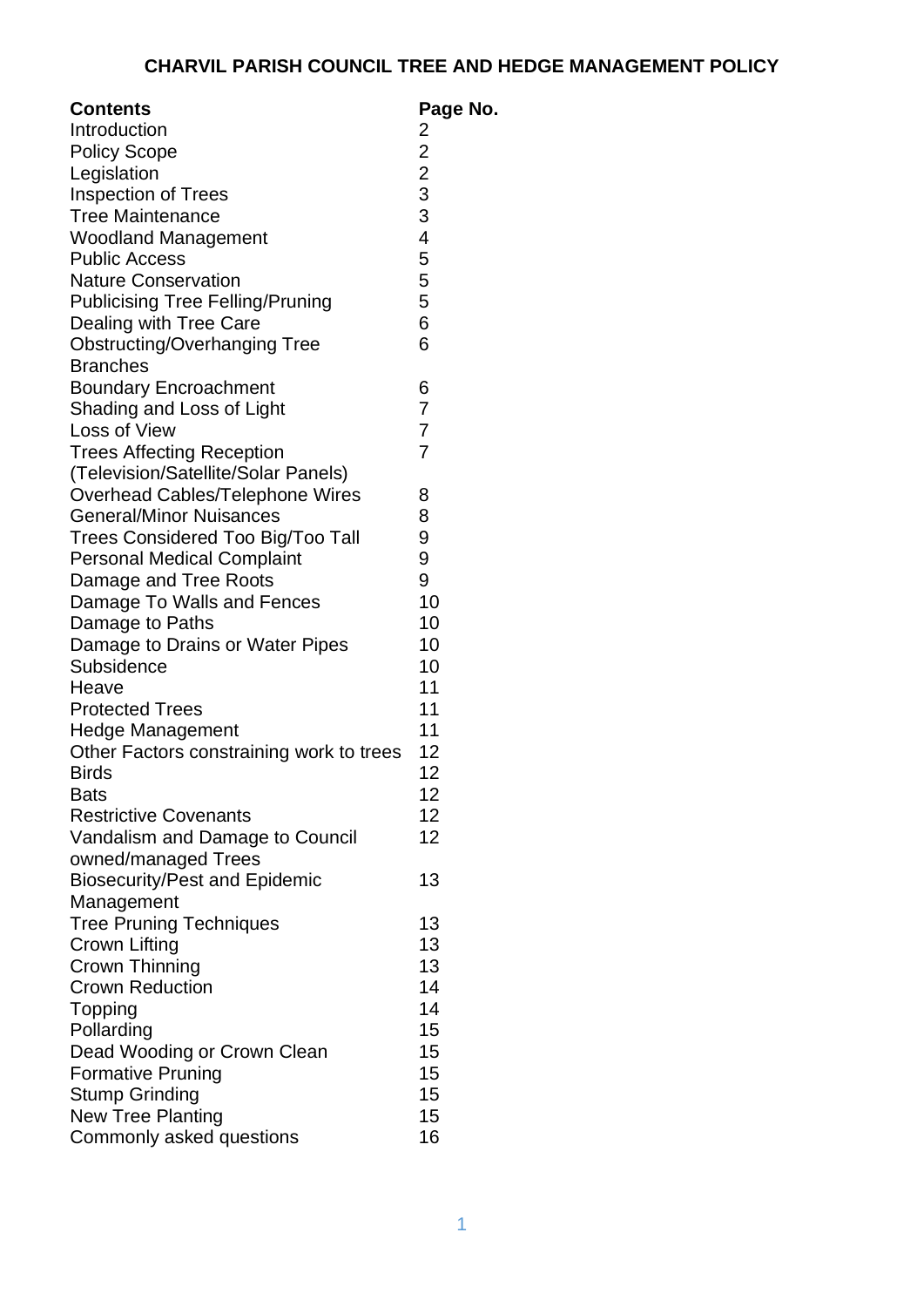# **INTRODUCTION**

Charvil Parish Council (CPC) has drafted a Tree and Hedge Management Policy which is relevant to maintain a consistent approach to tree and hedge management in the parish of Charvil.

Trees and hedges make an enormous contribution to the character and beauty of our landscape and create /maintain environments rich in biodiversity. CPC values its trees and hedges and recognises both the human and environmental benefits of having a healthy and sustainable tree and hedge population.

CPC also recognises that although trees and hedges are a positive feature, they can be the cause of a range of problems, from being a nuisance or inconvenience to potentially causing serious injury or even death. As a tree and hedge owner CPC has a direct responsibility for ensuring parish trees and hedges do not pose a danger to the public or property and are managed appropriately. This policy sets out CPC's approach to tree and hedge management.

CPC aim to inspect the tree stock at an appropriate frequency, depending upon number of pedestrians, vehicles and other targets either passing beneath or within falling distance of the tree, to ensure continued public safety. Following inspection, the trees and hedges will be assigned a risk classification which will inform their prioritisation for maintenance works.

## **POLICY SCOPE**

This policy applies to all trees and hedges under CPC ownership / management, which are located within the parish boundary.

Although, CPC believes this policy to be as comprehensive as possible, it is acknowledged that it does not cover every situation. CPC reserves the right to exercise discretion in application of this policy when to do so would be in the best interests of the Council and its residents.

## **LEGISLATION**

There is a range of legislation which has been considered during the development of this policy, for example:

The Parish Council recognises Tree Preservation Orders (TPOs), in respect of trees or woodland, which are considered to have a significant impact on the amenity of a local area.

In addition to those trees protected by a Tree Preservation Order, the Parish & Country Planning Act (1990) also makes special provision for trees in conservation areas.

The Hedgerow Regulations (1997) introduced powers allowing important rural native hedgerows to be protected.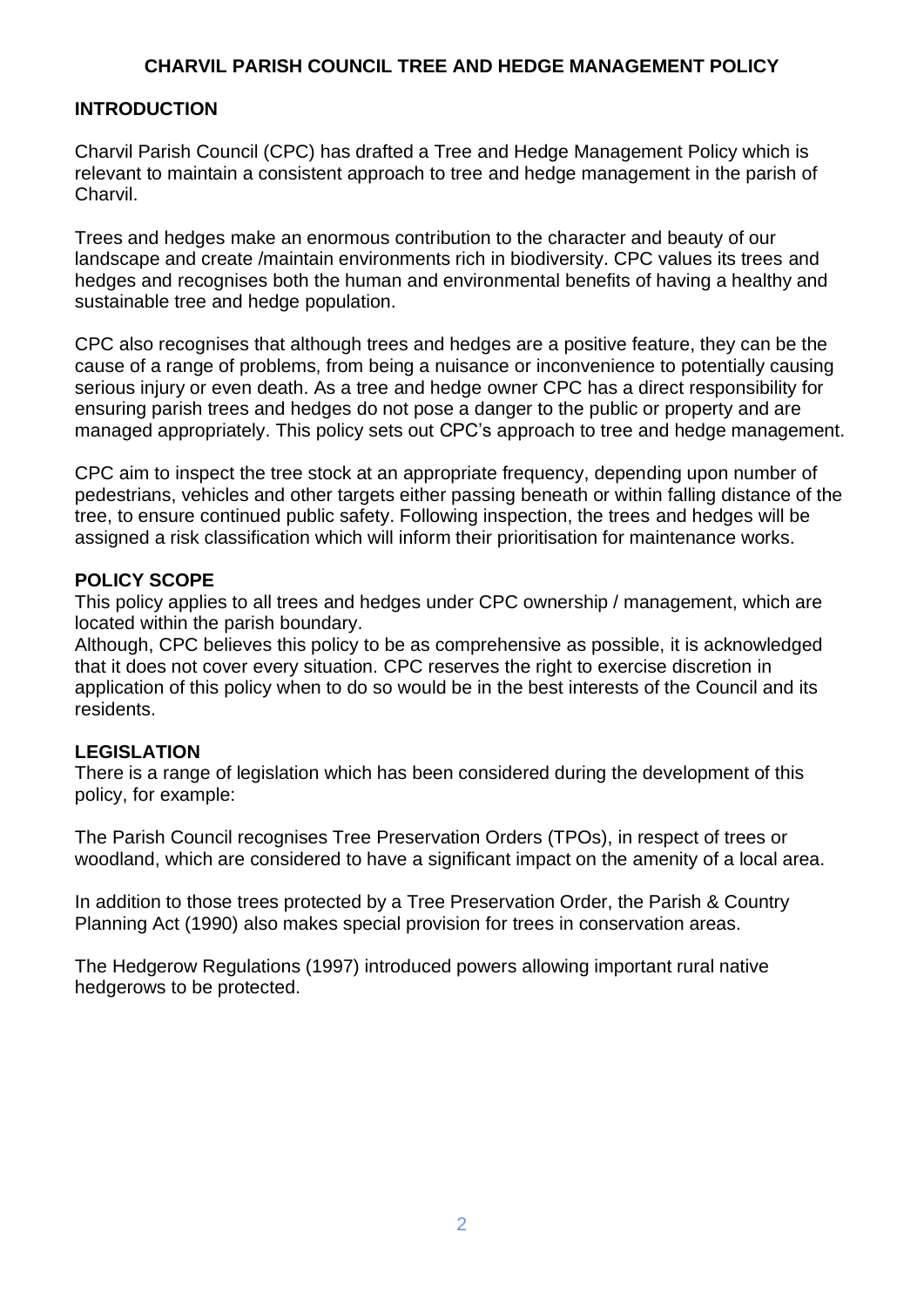# **INSPECTION OF TREES**

CPC works to a risk-based approach to tree management: a programme of inspection identifying and prioritising potential hazards. The cycle of inspection for trees and hedges will be set as every 4 years with interim inspections every 2 years.

• Impromptu inspections:

The following do not form part of a programmed tree inspection schedule and therefore are dealt with on an ad hoc basis:

- \* Woodland trees which are not adjacent to a formal path, property, fence line, or the highway.
- \* Those trees located within areas of infrequent public access.

\* Inspections required outside of those previously programmed.

## **Individual risk assessments**

In addition to the zoning of trees, part of any programmed or ad hoc inspection includes an assessment of the risk posed by each individual tree. However, unless a finding requiring a remedial task is identified such assessments are not generally recorded, i.e., negative reporting.

# **Inspection criteria**

A routine visual tree assessment (VTA) could include a ground level assessment of the following components:

- Root and stem assessment
- Reactive growth
- Growth defects
- Appearance/condition of the bark
- Foliage (if present)
- Pest and disease
- Fungal fruiting bodies
- Local environment of the tree
- Potential to cause damage to property via both the direct and indirect influence of the tree.

# **TREE MAINTENANCE**

Tree maintenance work will be conducted because of information gathered during pro-active tree inspections. However, responsive tree maintenance will always form a key element of overall tree maintenance operations and normally originates from the following:

- Programmed and routine inspections by a qualified tree inspector/consultant.
- ad-hoc inspections by CPC staff following enquiries, reports, and service requests
- reports from residents
- enquires from County and District Councillors
- reports from utility companies
- cyclic maintenance
- Emergency works (e.g., resulting from high winds)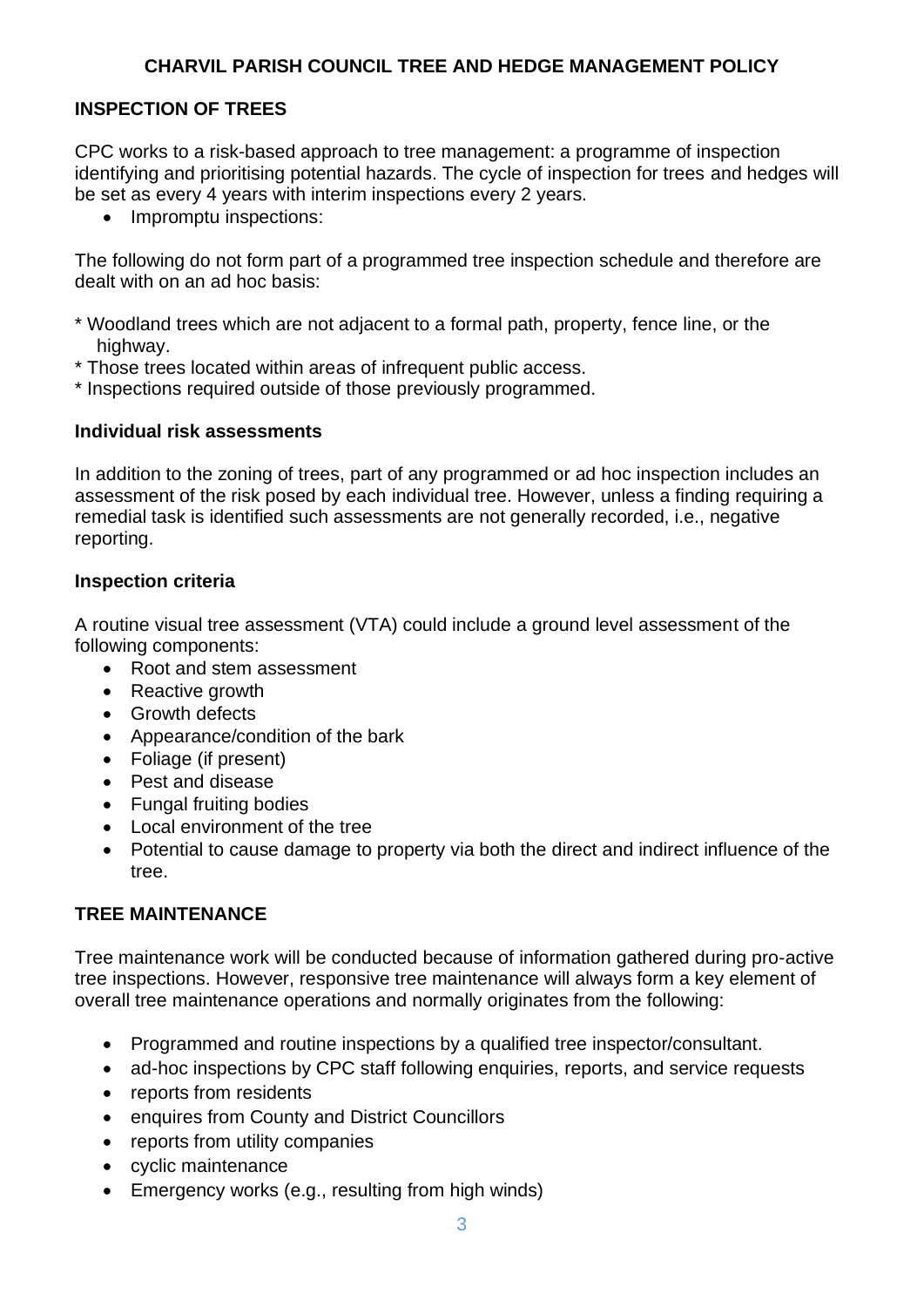- A tree could warrant immediate attention if, for example:
	- o it has snapped or blown over
	- o it is rocking (roots are damaged)
	- $\circ$  it is uprooted but held up by another tree or building
	- $\circ$  a large branch has broken off or is hanging off the tree
	- $\circ$  it or its branch is blocking the road or footpath
	- $\circ$  it or its branch is blocking access to property
	- o it has fallen on to a structure, such as a building or car
	- o it is dead.

A tree may be a risk to people or property but does not require immediate attention if, for example:

- it is dying (few leaves in summer or dieback in the crown)
- its bark is loose and falling off
- mushrooms or fungi are growing on or near the tree
- old splits and cracks are in the trunk or large branches
- Smaller branches or twigs are falling from the tree.

Trees will be made safe via pruning or felling, and CPC would use the most cost-effective approach. However, for certain High Value trees CPC would consider other options to reduce the risk to an acceptable level. This would include options to reduce the likelihood of the tree failing or the likelihood of persons being close to the tree if it did fail.

## **Woodland management**

CPC own and manage several small woodlands within the Parish, these are predominantly broadleaved, usually small in size and often a natural amenity people enjoy close to their homes.

## **Management Aim**

To continue to manage woodlands in a way that provides opportunities for nature conservation, areas of high biodiversity, extends access where appropriate and develops opportunities for recreational enjoyment.

## **Procedure**

CPC will ensure that all woodlands on public land are managed appropriately in accordance with accepted practices and with respect for their value as important landscape features, wildlife habitats and recreational amenities.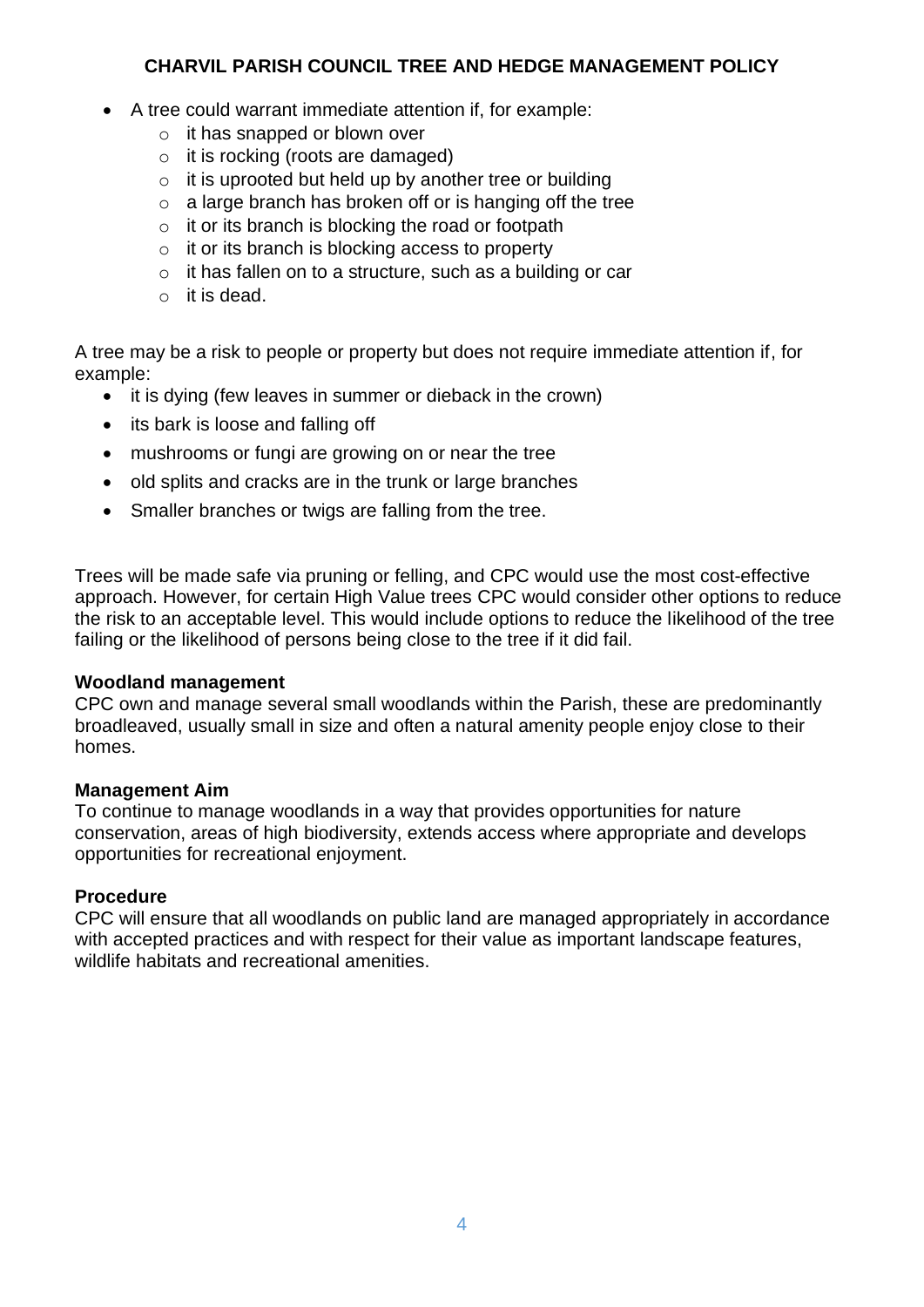#### **Public access**

Good access is important to allow people to enjoy CPC owned woodlands within the Parish. Defined paths not only improve public safety by the provision of level footpaths where possible but deter people from wandering into potentially sensitive areas.

#### **Management Aim**

Provide and maintain footpaths.

#### **Procedure**

CPC will carry out essential public safety work and endeavour to create/provide adequate access routes, such as recognisable paths, access points and interpretation signs appropriate to the site.

#### **Nature conservation**

The creation and maintenance of woodland ecosystems should be carried out with caution, as diversification nearly always requires clearance of woody growth, which in itself has a wildlife habitat value. Changes to existing habitats should only be made if the creation of a new habitat is likely to be of a higher value or significantly improves the amenity value.

## **Management Aim**

To maintain and enhance woodland ecosystems and sites of nature conservation and create management plans.

#### **Procedure**

CPC will ensure where possible site surveys are completed prior to any major work commencing to ensure valuable habitats are not lost as a result. Where appropriate, CPC aims to leave habitat piles created from suitable logs to form valuable environments for invertebrates and fungi. All works will be carried out in full accordance with the Wildlife and Countryside Act 1981.

## **PUBLICISING TREE FELLING / PRUNING**

Where works are minor such as pruning (including repeat cyclical pruning of trees) or involve removing trees that are less than 15 cm diameter (6 inches) at a height of 1.3 metres, we will not publicise the works.

Where works are more impacting, for example, felling larger trees, carrying out works to a veteran tree or a tree with a Tree Protection Order (TPO), we will erect an informative site notice on or very close to the affected tree. If more than one tree at the same location are affected, it may be more appropriate to erect a site notice including a map / schedule. We will also tell 10 houses opposite and either side by letter (if applicable).

If a tree scheme (felling, pruning, or planting) is judged to be more impacting on the local area we will consider more publicity as appropriate.

Where a qualified contractor has determined that the tree should be felled on public safety grounds there will be no public consultation and no right of objection.

## **DEALING WITH TREE CARE**

It is important that individual issues are dealt with consistently and that decisions are balanced against the positive contribution that trees make to the environment and enjoyment of the Parish by residents and visitors. Many of the complaints received involve minor or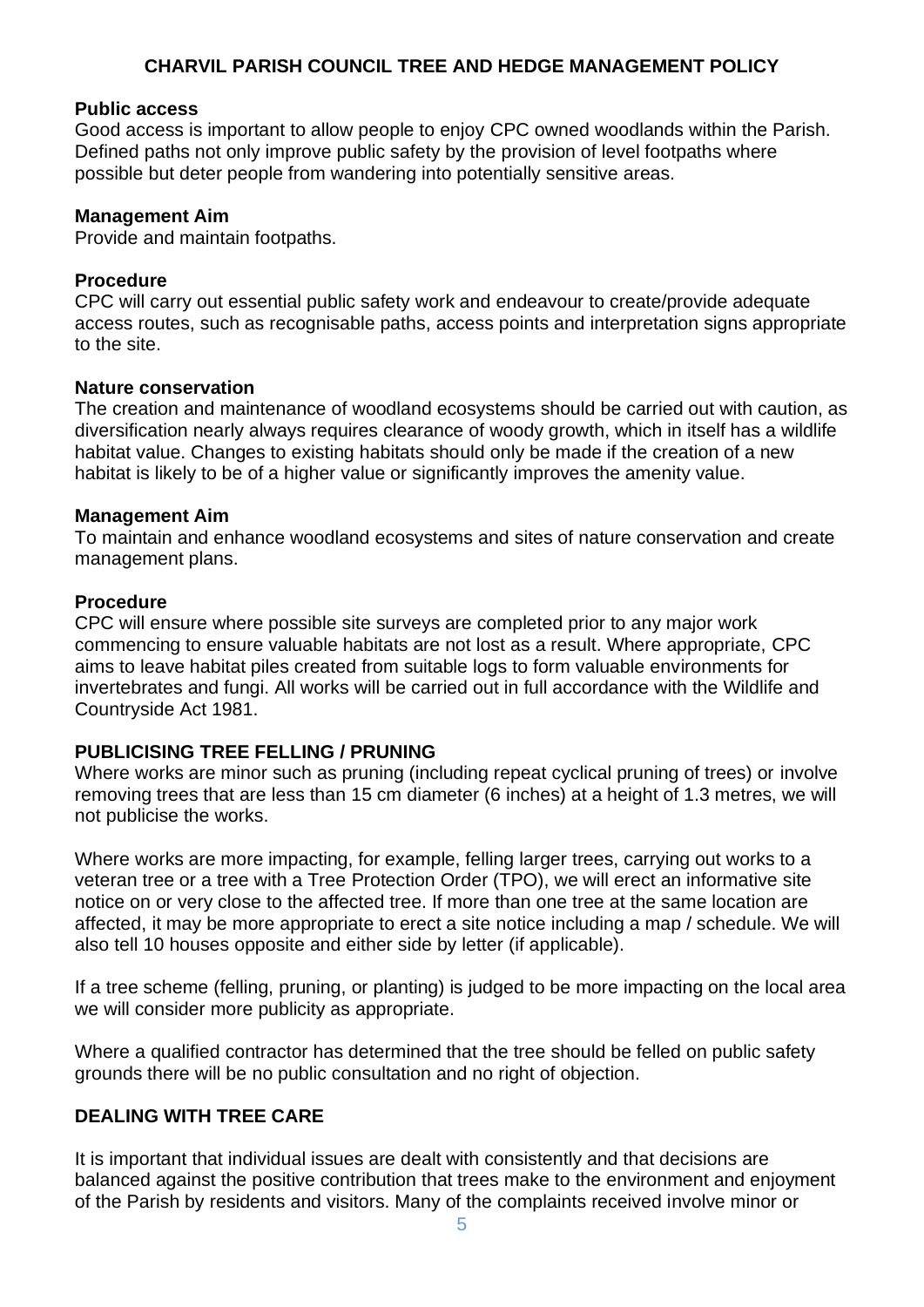seasonal issues that are generally considered to be foreseeable or social problems associated with living near trees, which can often be minimised through careful pruning and careful species selection when planting.

In all cases, consideration will be given as to whether the tree in question meets the necessary criteria for protection.

To ensure that requests for works to trees are dealt with efficiently, consistently, and fairly, our policy in relation to the more common types of request is outlined below.

#### **Obstructing / Overhanging Tree Branches**

Tree branches can cause obstructions to public footpaths, roadways / signs, streetlights, and open spaces. Appropriate pruning to eliminate hazards caused by obstructive branches will normally be acceptable, providing efforts are made to retain the shape of the tree. CPC will not prune trees that overhang neighbouring properties unless the trees are dangerous or causing an actionable nuisance (i.e., touching the walls, roofs, windows, gutters, garage etc.). This will ensure that damage to property such as aerials, tiles or gutters is avoided.

Adjacent Landowners do have a common law right to prune back tree branches **to their boundary**, providing that this would not lead to tree death and providing that the tree in question is not protected by a Tree Preservation Order (TPO) or situated within a Conservation Area.

#### **Boundary encroachment**

Trees may encroach adjoining property boundaries in two ways, via their branches or their roots. There is no requirement in law to prevent this encroachment. However, whilst there is no obligation on the Council's part to prune its trees in these circumstances, the owner of the adjoining property is permitted to remove this encroachment in accordance with their entitlement under common law, as stated above.

**It is the responsibility of the landowner, not the Council, to ensure that a tree is not protected by planning legislation such as a Tree Preservation Order, growing within a designated Conservation Area, or subject to a Planning condition before carrying out or authorising works.** 

#### **Management Aim**

To reduce unnecessary site visits CPC will provide information outlining its responsibilities in relation to encroachment. This will include the resident's entitlement under common law to rectify the issue themselves, in respect of encroachment over their boundaries. If requested, a site visit can be arranged.

#### **Procedure**

CPC will assess each request on its merits and only carry out work where the extent of that encroachment is considered significant in relation to the size and position of the trees, or where it has been demonstrated the encroachment is causing an 'actionable nuisance'. Shading, bird roosting, honeydew exudations and seasonal leaf fall are not considered 'actionable'.

#### **Shading and Loss of Light**

A common complaint from members of the public regarding CPC owned trees is the shading of their properties or gardens. Trees will not usually be pruned or removed in response to complaints of reduced light to properties. Often the reduction of a tree allegedly shading an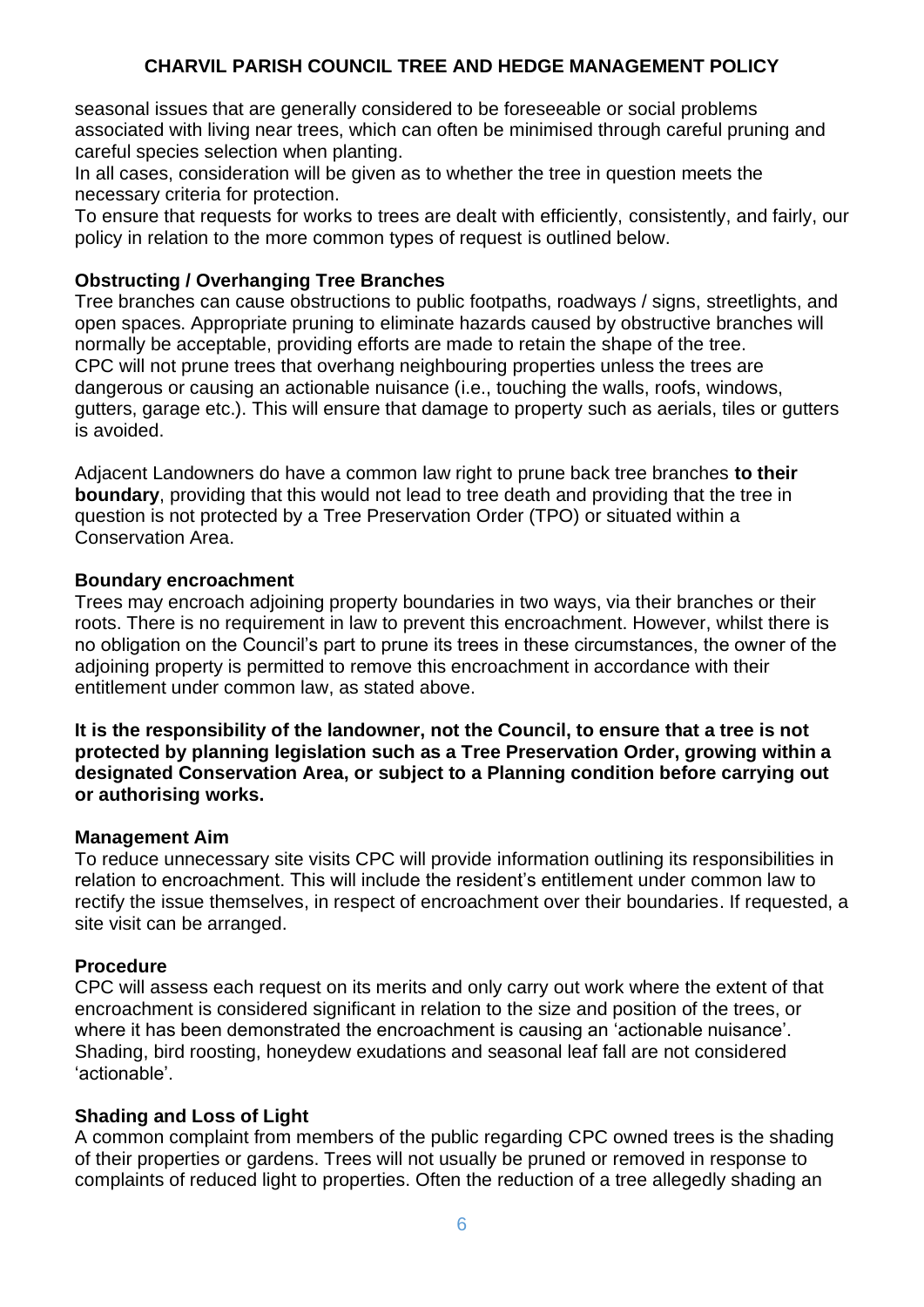area is very often a short-term fix, frequently detrimental to tree health and safety and creating a need for an ongoing financial and management commitment.

## **In relation to trees there is no right to light or a view in law.**

#### **Management Aim**

CPC will provide information when requested outlining its responsibilities in relation to shading. This will include the resident's entitlement under common law to rectify the issue themselves. If requested, a site visit can be arranged.

## **Procedure**

Pruning trees to improve light levels will only be carried out in the most exceptional circumstances.

Trees are often perceived to block light to nearby properties. However, pruning or removal of trees will often have a negligible impact on the amount of light reaching a house or garden. Therefore, tree works to improve light levels will not normally be considered. However, we will consider taking action (pruning or felling) in the following circumstances:

- if the height of the tree is more than 12 metres and the distance between the base of the tree and the window of the nearest habitable room is less than 5metres
- if the height of the tree is less than 12metres and the distance between the base of the tree and the window of the nearest habitable room is less than half the height of the tree (where the separation between the edge of the tree canopy and a vertical line through that window is less than 2metres).

A 'habitable room' is a dining room, lounge, kitchen, study, or bedroom but not a WC, bathrooms, utility room, landing or hallway.

## **Loss of View**

Trees will only be pruned or removed to restore views when necessary to retain important public viewpoints or there is potential to bring about significant public benefit and/or enhance the local landscape or parish scape. Historical records may be used to determine the level of management required. Pruning of trees for highway sight-line requirements will be dealt with on a case-by-case basis.

## **Trees affecting reception (Television/Satellite/Solar Panels)**

The TV licence is a permit to operate a television receiver, it does not guarantee reception and it therefore follows that there is no legal right to a signal. There is no case law in respect of trees interfering with TV reception. Therefore, trees allegedly affecting TV reception are unlikely to be regarded as an 'actionable nuisance'.

## **Management Aim**

The Council will not carry out pruning to improve TV or satellite reception to trees that otherwise do not require work.

CPC will, as far as reasonably practical, offer advice to members of the public of alternative means of improving TV and satellite reception.

Pruning in the short term may help improve television reception. However, in the long term the flush of quick, extra growth associated with pruning can exacerbate the problem. In most cases the problem can be resolved by relocating the aerial or satellite dish, or alternatively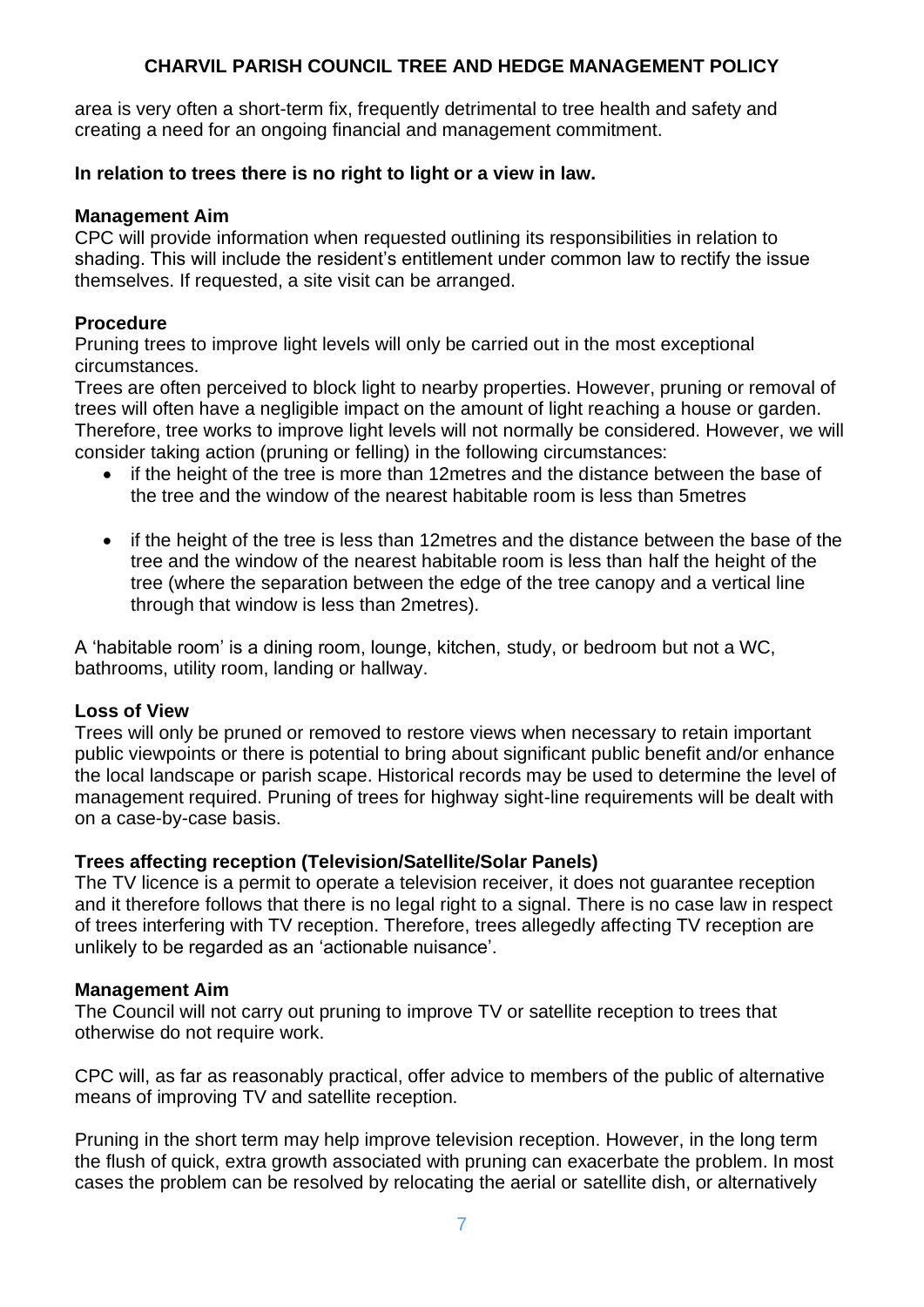using a booster. Residents are advised to contact their satellite or TV provider for specialist advice. Removal or pruning of trees to enable a clear television reception would only be considered in exceptional circumstances.

Similarly, CPC will not prune or fell a tree in Council ownership / management to improve natural light to a solar panel. Whilst CPC recognise the need for renewable energy sources, trees are also important in tackling climate change.

#### **Overhead Cables / Telephone Wires**

Utility companies have certain legal rights to carry out works to public or privately owned trees to address health and safety problems and to maintain a clearance between trees and their apparatus to ensure continuity of supply. This may sometimes involve the loss of trees. Where works to trees are necessary as a result of proximity or conflict, CPC will encourage utility operators to adopt the most appropriate long-term solution, giving consideration to tree health, local tree cover and visual amenity.

Problems caused by branches interfering with privately owned telephone wires can usually be eliminated through appropriate pruning and tree removal would not usually be considered.

CPC will not prune or fell a tree in our ownership / management to prevent or reduce interference with telephone wires. CPC would recommend contacting the telephone service provider in such circumstances.

#### **General / Minor Nuisances**

CPC will not fell or prune trees solely to alleviate problems caused by natural and/or seasonal phenomena, which are largely outside of its control. There are a variety of potential nuisances associated with trees, most of which are minor or seasonal and considered to be normal and acceptable consequences of living near trees. Examples of such problems are:

- Falling leaves, sap, blossom, fruit, nuts, bird, and insect droppings
- Insects associated with trees (spiders, wasps, flies etc.)
- Reduction or increase of moisture to gardens
- Suckers or germinating seedlings in gardens
- Leaves falling into gutters, drains or onto flat roofs
- The build-up of algae on fences, paths, or other structures.

Clearing of leaves from gutters and pathways and weeding of set seeds are normal routine seasonal maintenance which property owners are expected to carry out.

Falling leaves, sap, blossom, fruit, nuts, bird, and insect droppings are not readily controllable by pruning and cleaning of affected surfaces can be routine maintenance. Pruning will not normally be considered solely as a way of alleviating problems with these issues alone.

CPC would not normally prune or fell a tree under its ownership / management that bears poisonous fruit / foliage (such as laburnum or yew).

However, where it is known that unsupervised young children are likely to be exposed to berries or foliage that will make them ill if eaten, we will investigate and act, where appropriate.

## **Trees considered too big / too tall**

CPC will not prune or fell a tree under council ownership / management because it is considered to be 'too big' or 'too tall' for its surroundings.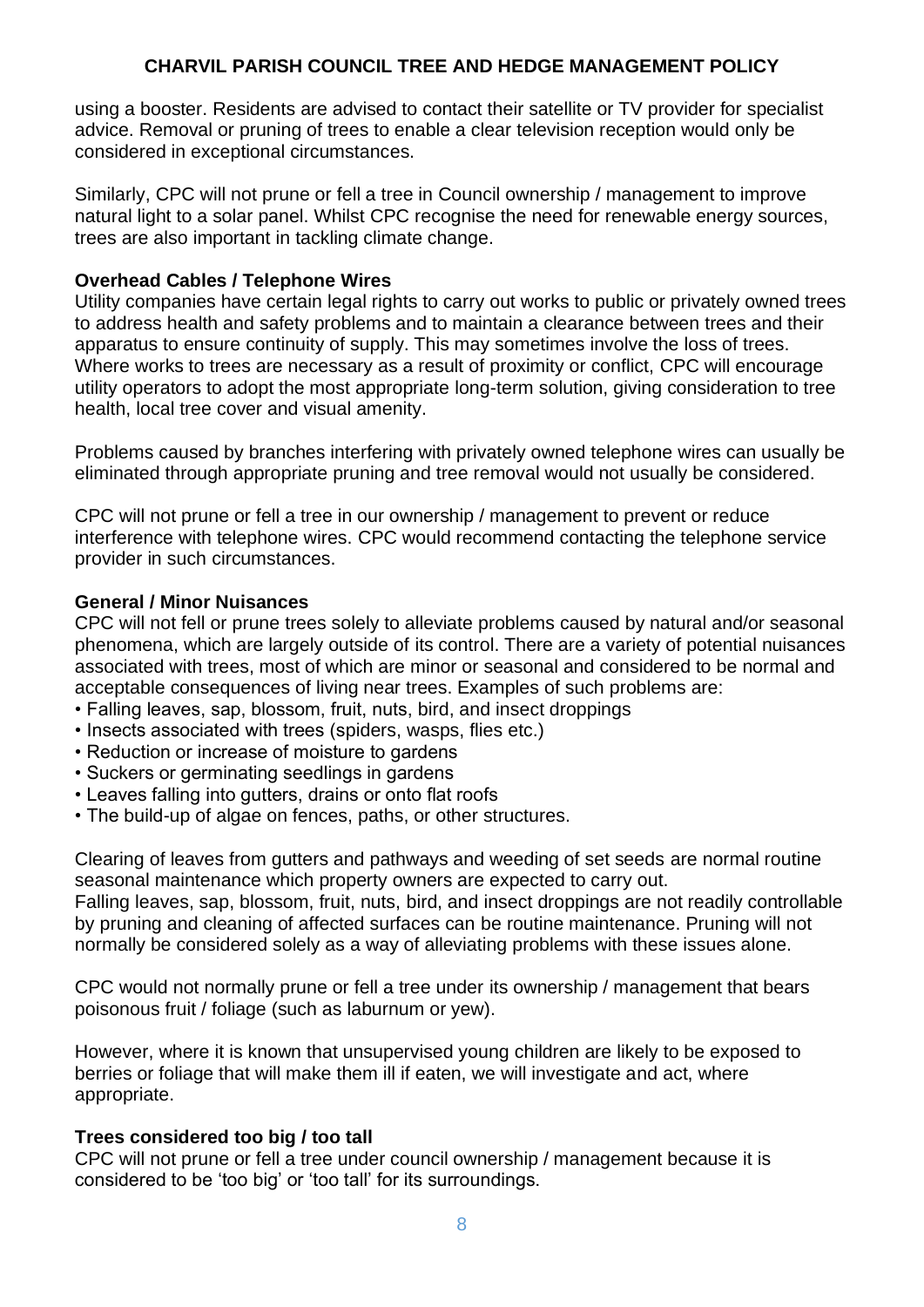## **Personal Medical Complaint**

CPC will normally not prune or fell a tree under its ownership/management where a request has been made to do so because of a personal medical complaint. However, where it can be established that the presence of a tree is causing a detriment to the health of residents, further consideration will be given to the management approach of trees.

## **DAMAGE AND TREE ROOTS**

Many tree conflicts arise because of the presence of tree roots and the perception that they are causing damage. Where damage is alleged, each complaint will be investigated on an individual basis. The following guidance will be used in assessing levels of nuisance and identifying appropriate action.

Root invasion in gardens. Tree roots in gardens are a natural occurrence and root presence is unlikely to be affected by tree pruning or removal. Landowners do have a common law right to prune back tree roots to their boundary, providing that this would not lead to tree death and providing that the tree in question is not protected by a Tree Preservation Order (TPO) or situated within a Conservation Area.

Most species of deciduous tree will re-sprout from the stump when cut down. Many species will produce a new growth shoot from a root if it becomes exposed to sunlight through ground erosion. Some species readily produce shoots from their buried roots as a way to regenerate and this is often stimulated by stresses, such as heavy pruning or felling. Numerous tree species (including Cherry and Poplar) are therefore likely to produce vigorous root suckers as a response to being felled.

Poisoning a stump to prevent such suckering is not always successful since application of herbicide onto a stump face often only affects the stump and the upper roots.

Tree felling or branch pruning in response to root invasion in gardens would not normally be appropriate, as such works are likely to worsen existing problems. The pure encroachment of roots into adjoining land is not considered to amount to actionable nuisance.

## **Damage to walls and fences**

It is often possible to rebuild or repair garden walls and fences to take account of adjacent trees.

This can be achieved in several ways (for example installing a section of railing or bridging foundations around the base of a tree). Therefore, where trees are considered to be causing damage to walls or fences, CPC will only consider tree removal if the walls or fence is irreplaceable and of exceptional importance e.g. a retaining wall or of historical interest, or if there is a risk to public health in leaving the tree which cannot otherwise be mitigated. If a damaged wall or fence was constructed after planting of the tree, it may mean that the design or construction has failed to take the presence of nearby trees into account.

## **Damage to paths**

It is often possible to repair paths to take account of adjacent trees and tree roots. Where roots protrude, they can be root pruned, or the path re-laid around the tree with flexible materials such as asphalt to provide a smooth surface. Where trees are considered to be causing damage to paths or footpaths, CPC will not normally consider tree removal except where there is a risk to public health which cannot otherwise be mitigated.

## **Damage to drains or water pipes**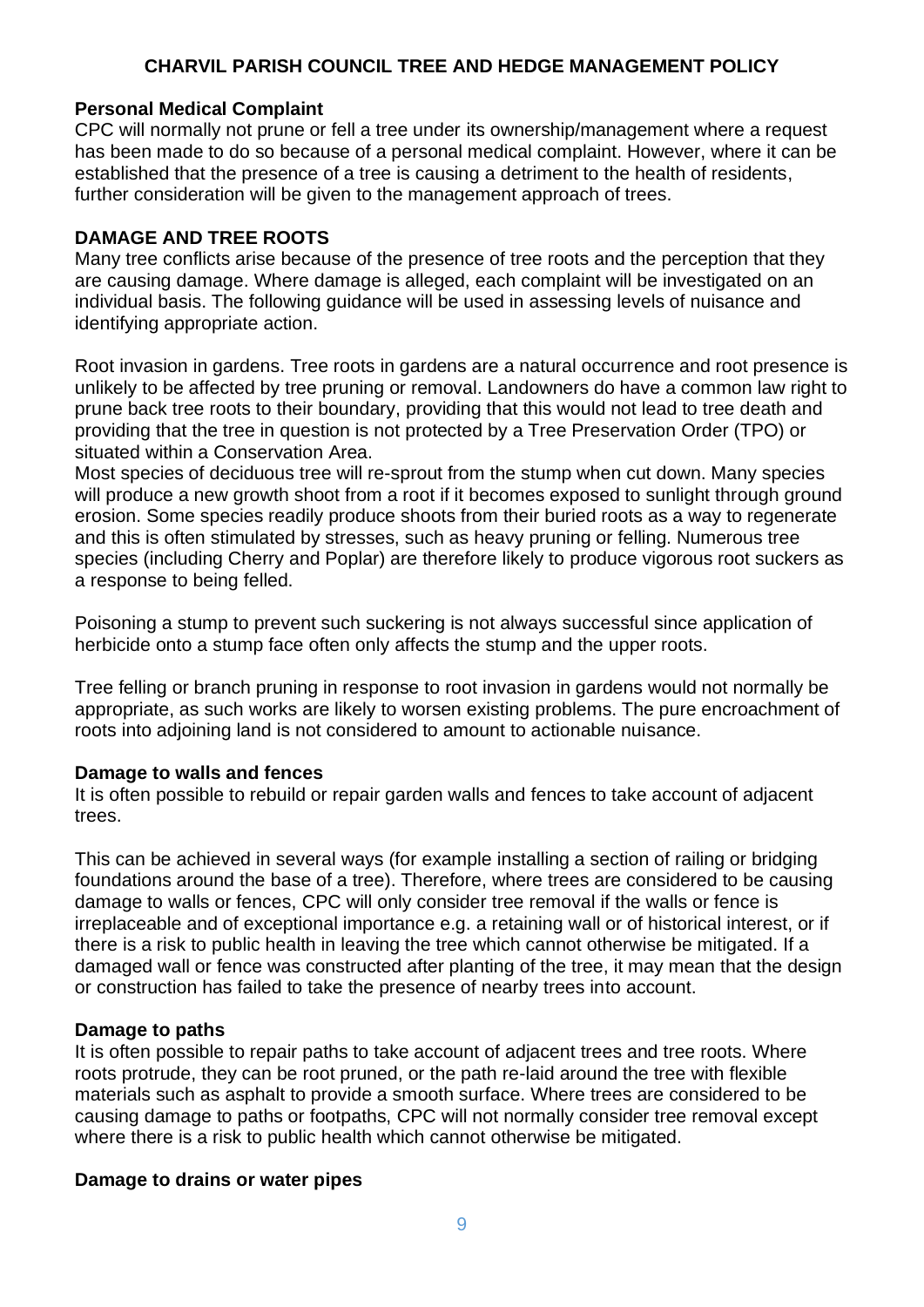There is no evidence to suggest that the tree roots can actively penetrate an intact pipe or drain, but they can find their way into drains by any existing fault and increase damage. In these situations, the owner of the drain should seek to get the drain repaired at their own expense. Tree removal will not normally be considered.

# **Subsidence**

While CPC recognise our responsibilities for the trees in our ownership / management, it will expect any claim against its own trees to be supported by sufficient evidence by relevant authority/ industry body to show that the tree in question is a contributory factor in the subsidence. Where this evidence is provided, CPC will obtain expert specialist advice to verify submitted evidence as necessary. CPC will therefore require the following information in order to consider a claim associated with tree related subsidence:

- description of type of damage
- indication of seasonal movement
- levels and distortion survey
- visual evidence of damage
- depth of foundations demonstrated from excavated trial holes
- analysis of soil type under foundation
- presence and identification of tree roots.

CPC will not normally subject its trees to regular heavy pruning to deal with suspected damage. Instead, CPC will, where feasible, opt for removal and replacement planting with an alternative species that is less likely to cause future problems.

#### **Heave**

When a tree is removed in a clay sub-soil, the soil will rehydrate and swell in volume. The expansion may lift the foundations and cause cracking to the property. This is known as 'heave'. This is more likely to occur if the removed tree was mature and had a high water demand such as an oak tree. No liability of any kind, at present, falls upon a local authority for damage due to heave resulting from tree removal.

## **PROTECTED TREES**

**It is the responsibility of the landowner, not the Council, to ensure that a tree is not protected by planning legislation such as a Tree Preservation Order, growing within a designated Conservation Area, or subject to a Planning condition before carrying out or authorizing works**.

Tree Preservation Orders (TPO's)

A TPO is a legal document made, administered, and enforced by the local planning authority, to protect specified trees and woodlands with public amenity value.

A TPO prevents cutting down, uprooting, topping, lopping, wilful damage or destruction of trees (including cutting roots) without permission.

The Parish Council recognizes its responsibilities regarding its trees that are protected by TPOs.

## **HEDGE MANAGEMENT**

A hedgerow is a planted line of shrubs that: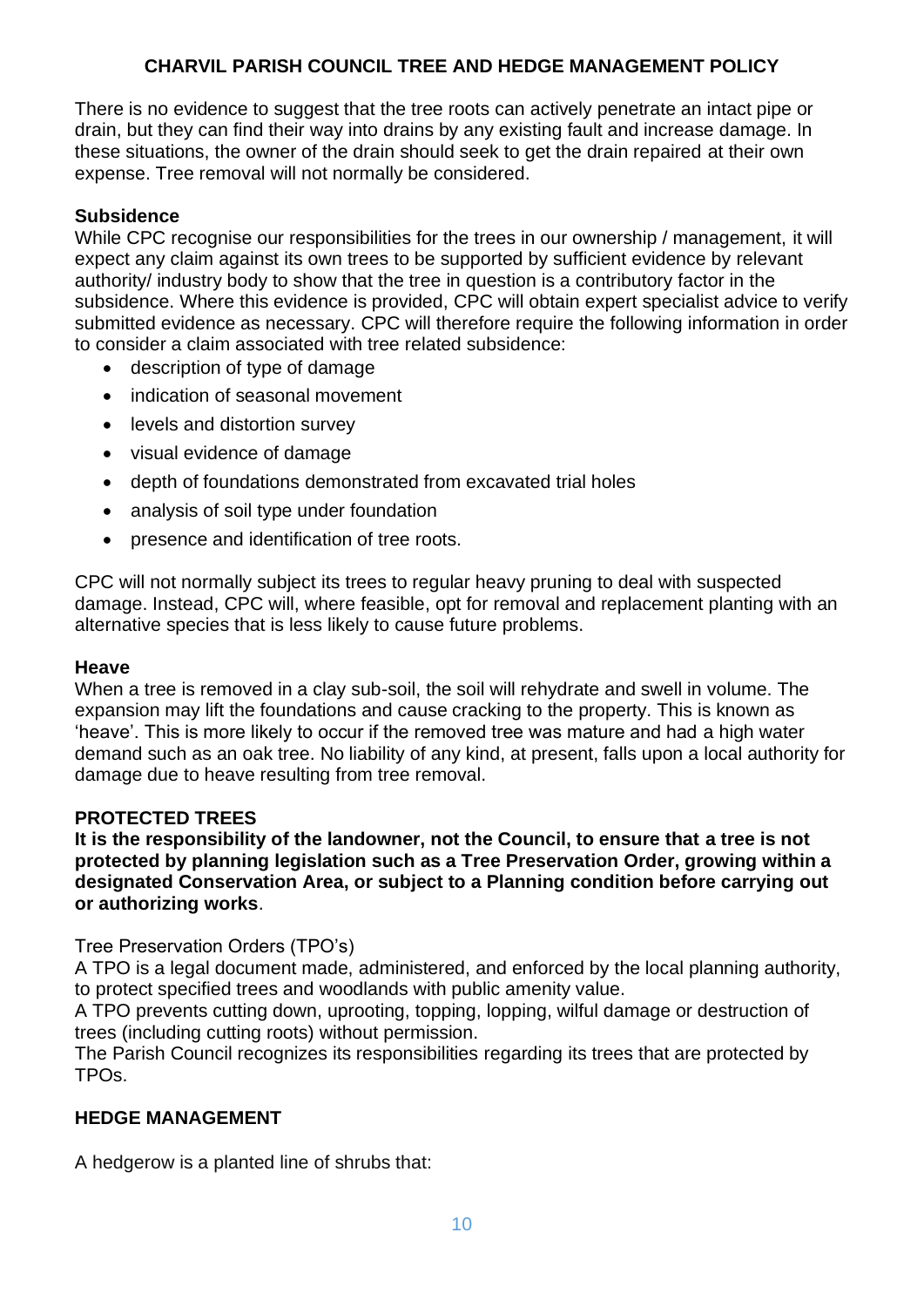- is over 20 metres long
- is less than 5 metres wide
- contains at least 80% native shrubs

A well-managed hedge has:

- a wide range of shrub species that are native to our local area
- native trees along the length
- a bank or grassy strip buffering the hedge
- tall and wide hedgerows, with gaps forming less than 10% of the length
- thick and bushy hedges from the ground upwards
- lots of blossom and berries

CPC is responsible for several hedges within the Parish and recognises their importance for wildlife and to mark ancient boundaries.

Where hedges border neighbouring properties, CPC will review on a case-by-case basis, how often to prune and to what height. Any such pruning will take place outside of the bird nesting season (1 March-31 August).

CPC will aim to:

- increase infill or new planting of native hedge species on sites we own within the parish
- connect other hedges or habitats, like woodlands and traditional orchards
- include a range of elements like bushes, trees, bases and banks rich in flowers
- make hedges a particular landscape interest, like parish boundaries originally marked by hedges
- have hedges that contain surviving fragments of ancient woodland, as they can include rare plants

# **OTHER FACTORS CONSTRAINING WORK TO TREES**

## **Birds**

Under the Wildlife & Conservation Act 1981 (as amended) it is an offence to kill, injure or take wild birds, their young, their eggs or nests. Non-urgent major tree work involving tree removal / reduction and hedge cutting operations should not normally be undertaken during bird nesting / breeding season, which is considered to be from 1st March to 31st August

# **Bats**

.

Bats are a European Protected Species and are protected by the Conservation of Habitats and Species Regulations 2010 and the Wildlife & Countryside Act 1981 (as amended). Causing damage to a roosting / nesting site is a criminal offence which can lead to imprisonment. Trees displaying signs of roosting bats will be referred to an Ecologist before any work commences. Any trees supporting roosting bats will not be worked on until Natural England is consulted.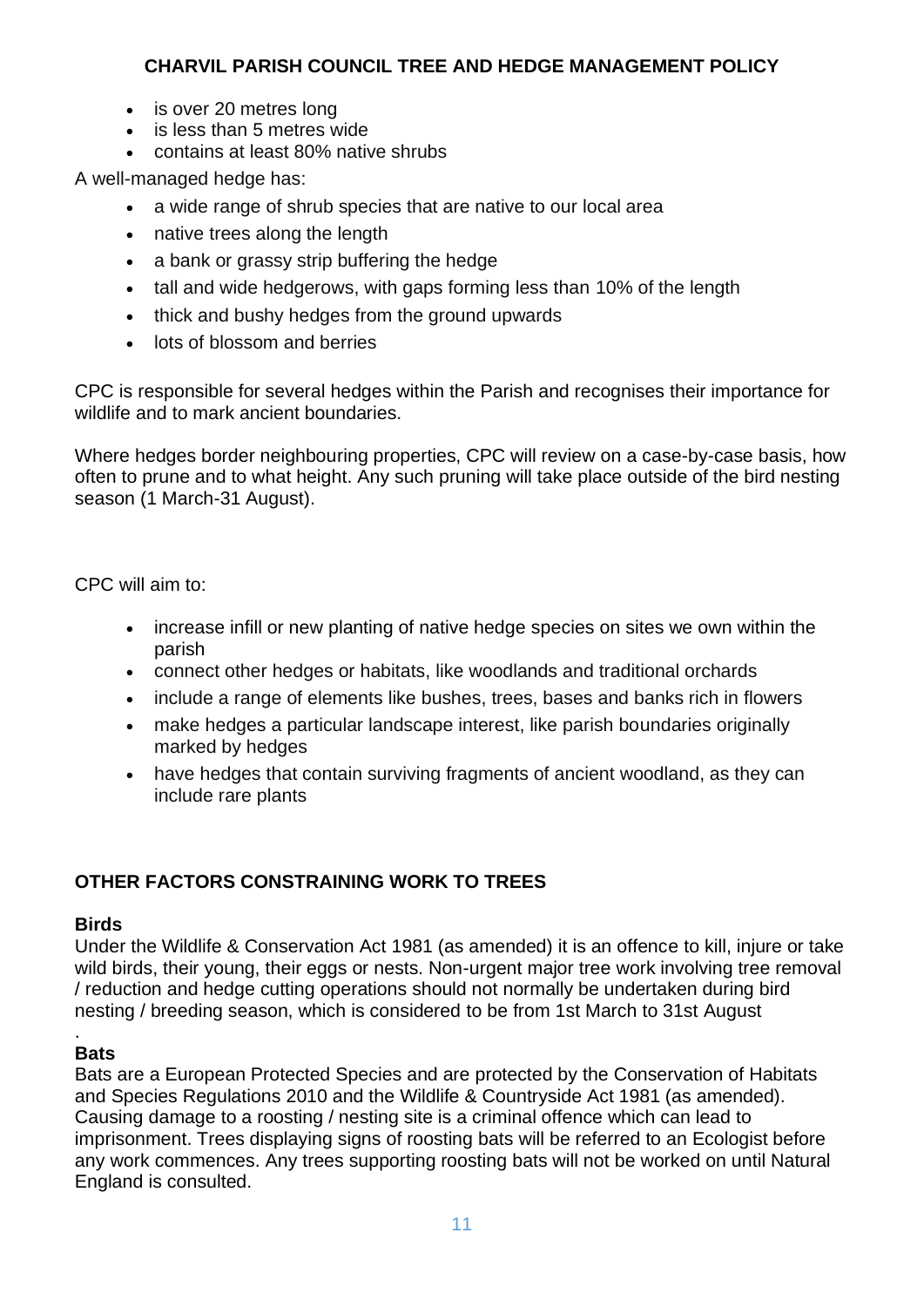## **Restrictive Covenants**

Occasionally, restrictive covenants attached to the deeds for a property may restrict what work can be undertaken to trees.

## **VANDALISM AND DAMAGE TO COUNCIL OWNED/MANAGED TREES**

Vandalism is an increasing pressure on trees. Usually, it is young newly planted trees that are damaged; however, mature trees are often damaged too. There are various ways in which vandalism can be counteracted, but none of these is 100% effective against determined attack.

The main methods of deterring vandals are to plant large numbers of very young trees, known as whips, or to plant larger robust trees depending on the site. Another method is to put guards or fencing around trees, but these must be large enough and strong enough to offer real protection.

This latter approach tends to be the most expensive method and only appropriate in very high-profile positions. In the long run, increasing environmental awareness within schools and communities should help reduce vandalism. There are cases where trees we own / manage have been irrevocably damaged or removed without permission. We will investigate any reports of vandalism / damage to trees in our ownership / management and try to repair any damage where we can.

Where possible, we will take legal action against the person(s) causing the damage.

# **BIOSECURITY / PEST & EPIDEMIC MANAGEMENT**

Biosecurity is a set of precautions that aim to prevent the spread of pests, pathogens, or invasive species. The threat to trees from these has never been greater and as a custodian, CPC undertake to follow best practice and specific advice which is regularly published by the Forestry Commission. Attendances to high-risk sites are subject to risk assessment and CPC employ measures to minimise pest or disease spread.

# **TREE PRUNING TECHNIQUES**

CPC will seek to ensure that tree works are carried out to the highest standard. In carrying out tree works, CPC and any third party working on trees over which it has a responsibility, will ensure that pruning conserves the overall amenity value, form and shape of the tree and all tree works must be carried out in accordance with British Standard 3998 – Recommendations for Tree Work. Particular pruning specifications may or may not be appropriate for trees of different ages, species, health and condition, or even between trees of the same species depending on their condition, age and environment. Clear and acceptable pruning objectives are necessary in advance of approval of a pruning specification. The pruning objectives may require implementation of one or more of the following operations:

# • **Crown lifting**

The removal of the lowest branches of a tree so that the remaining lowest branches are at a specified height, usually 2.4m over a footpath and 5m over a road. This operation is undertaken for several reasons, such as to allow access under a tree; to clear branches from low structures; or to allow light under the canopy.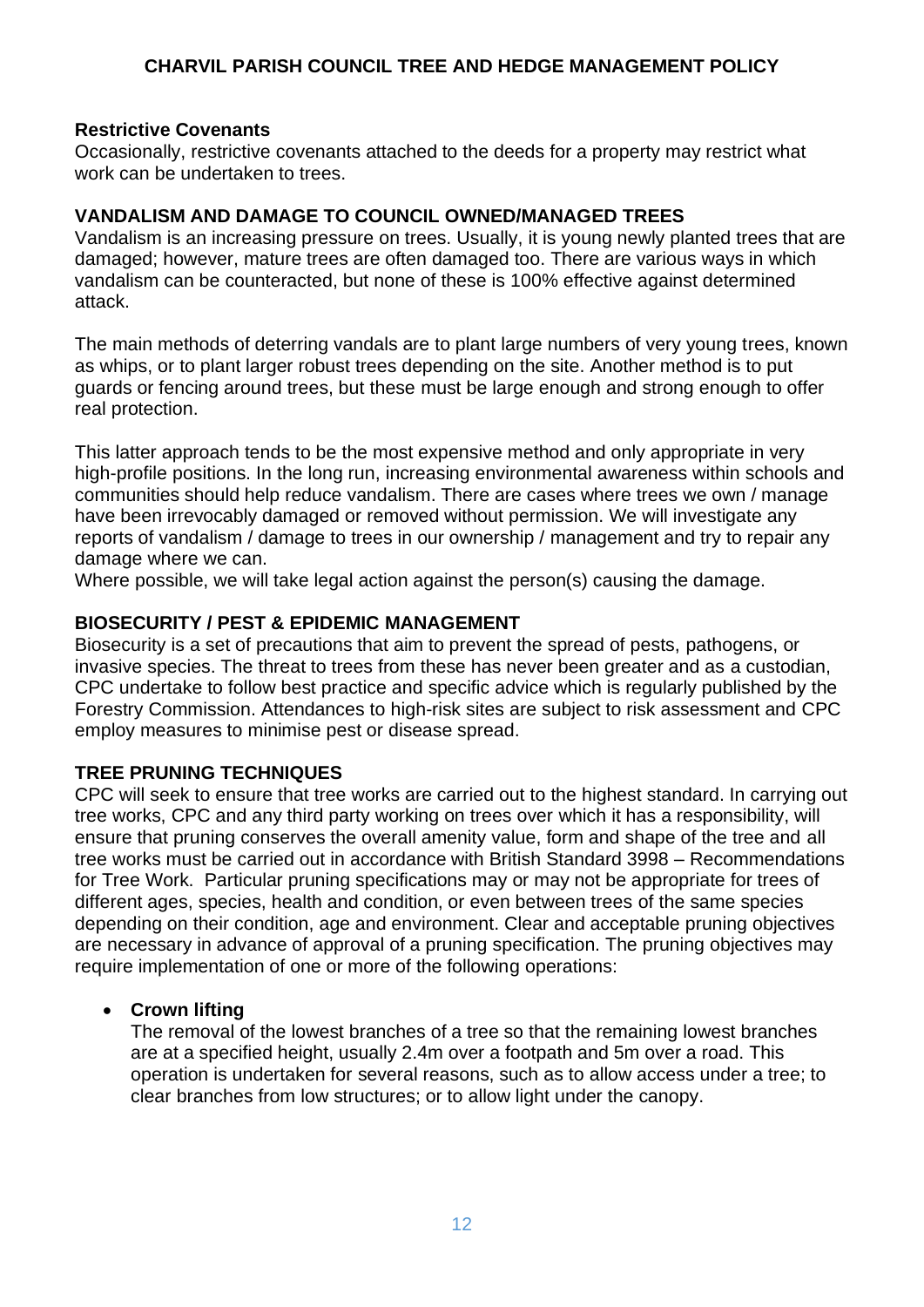

## • **Crown thinning**

The removal of a specified proportion of branch material from the interior of the crown without affecting the shape of the tree. This operation is usually undertaken to reduce crown density; form a healthy branch structure by removing dead; diseased, damaged, crossing and rubbing branches, and allow more light through the canopy. Many tree species evolve a canopy density for adaptive reasons and crown-thinning can increase turbulence and cause drought stress and branch failures. For this reason, crown thinning is usually only acceptable when carried out as part of crown cleaning or balancing works.



## • **Crown Reduction**

Reducing the overall size of the crown area by a specified percentage by pruning back the leaders and branch terminals to lateral branches that are large enough to assume the terminal roles (at least one third the diameter of the cut stem). Crown reduction up to a maximum of 15-20% may be acceptable to semi-mature trees providing cuts do not exceed 5-7cm and where shaping and restricting size and spread is essential. Crown reduction of mature or older trees is not normally acceptable as it can severely affect tree health and may lead to the death or decline of the tree and is generally only acceptable as management of last resort.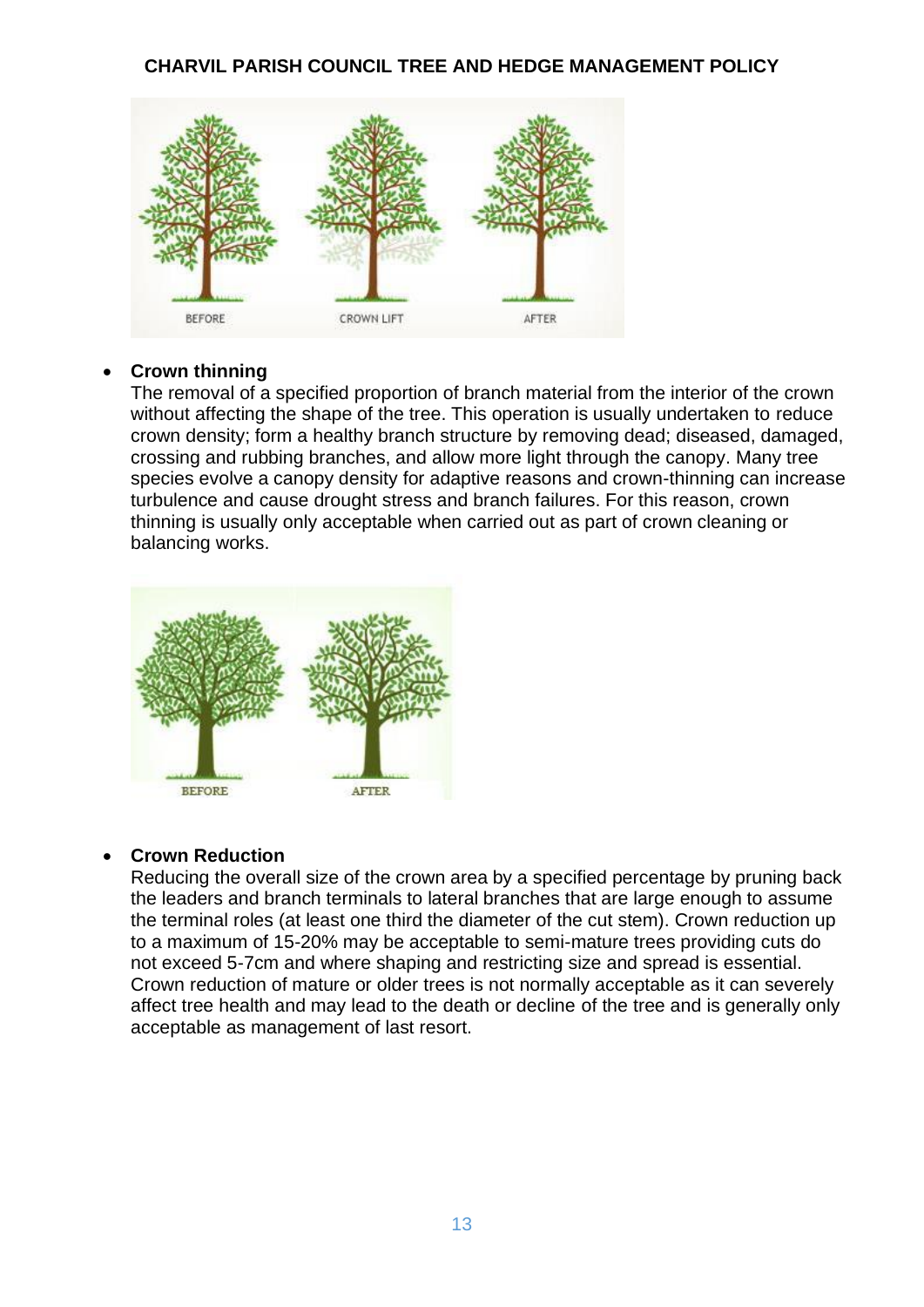

# • **Topping**

This entails cutting at a certain height to reduce the height of the tree. Topping is not acceptable as it severely affects the public amenity and health of the tree, sometimes leading to death. Topping can also lead to future problems due to a flush of weak regrowth that can represent a danger and also exacerbate existing problems. If height reduction is considered essential and unavoidable, crown reduction (see above) is preferred.



*Topping Pollarding* 

## • **Pollarding**

This severe operation entails the removal of the entire tree's branch structure back to the trunk. Pollarding is an ancient way of maintaining trees that is sometimes necessary, particularly on trees that have been pollarded previously. Only certain species will tolerate this degree of pruning, and new growth may be weak and prone to tearing off. This method of management is not therefore normally acceptable.

## • **Dead Wooding or Crown Clean**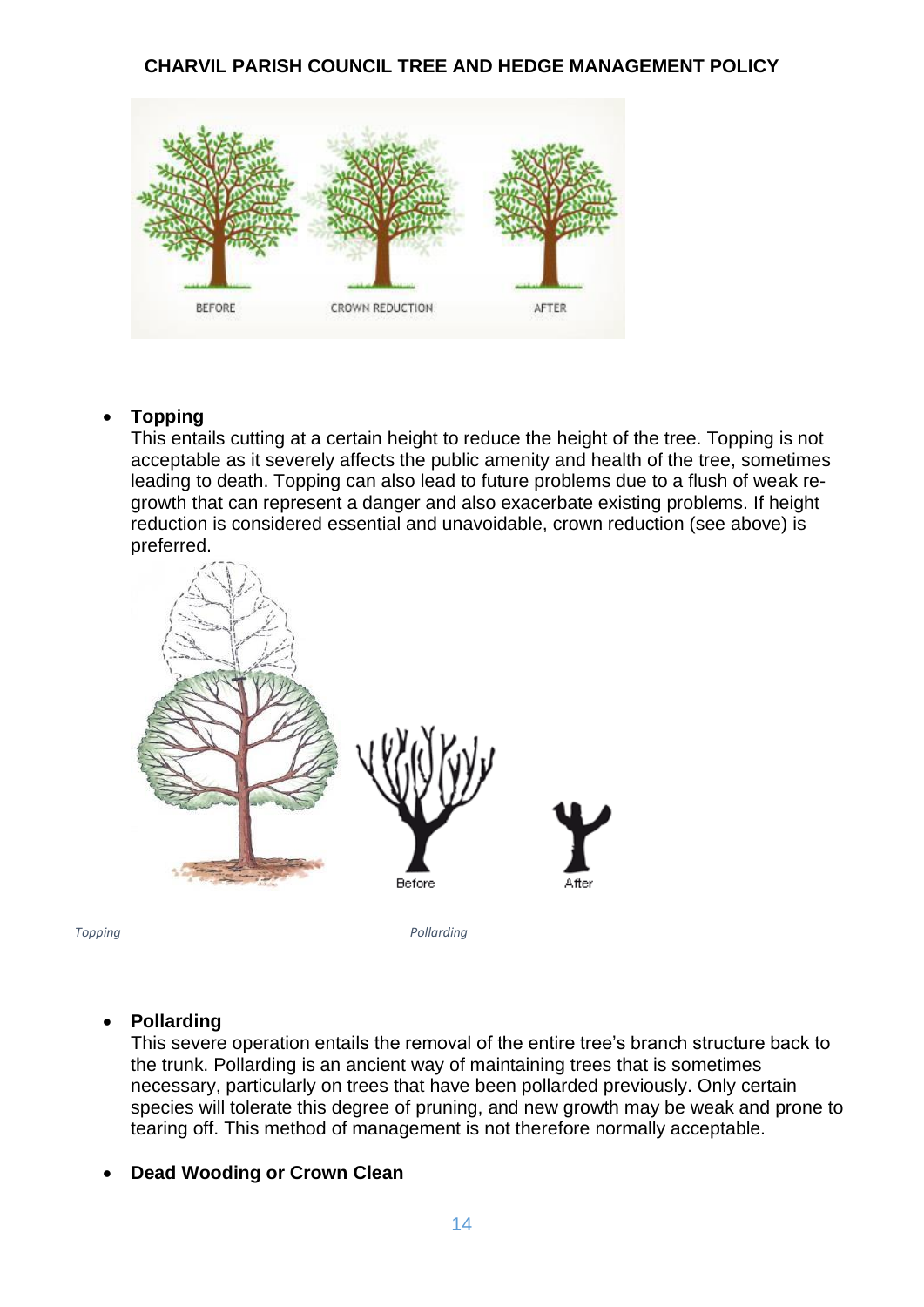This operation is similar to a crown thin except that only dead, diseased, crossing and rubbing branches are removed to tidy up the appearance of the tree. No healthy, sound wood is removed. This operation is recommended to help maintain a healthy, safe tree.

## • **Formative Pruning**

The removal of problematic or potentially problematic branches, ensuring good tree development.

# • **Stump Grinding**

Stump grinding is the practice of removing a tree stump to below ground level by mechanical means. We will carry out stump grinding where necessary to enable new trees to be planted or to remove a significant hazard. Where stump removal is not necessary tree stumps will be removed close to ground level so as not to leave a trip hazard.

# • **New Tree Planting**

Where it has been established that the removal of a tree is the appropriate course of action, careful consideration must then be given to replacement planting.

## **Management Aim**

To ensure that the size, species, and scale of the replacement planting reflects the tree removed and the limitations of the planting site or management plan already in place. **Procedure** 

The Council, where considered appropriate and within budgetary constraints, will replace felled trees on a minimum of a one-for-one basis.

# **Commonly Asked Questions**

# **To whom does this Policy apply?**

It applies to trees on land owned and managed by Charvil Parish Council.

## **The tree is dangerous**

There are occasions when aside from their own concerns a tree owner has received advice that a tree is dangerous, either from a gardener or a well-meaning friend. This is something that must be defined; e.g., just because a branch fell off in exceptionally high winds does not mean that the tree is dangerous, but the owner would be well advised to have the tree independently checked.

## **The tree is leaning**

A leaning tree is not dangerous just because it leans. Trees grow adaptively to site conditions and develop additional structural strength where needed. All one can say is that as and when it declines naturally one knows the direction of fall, but trees rarely reach that stage without visible symptoms.

## **The tree along the road failed or was given permission for removal.**